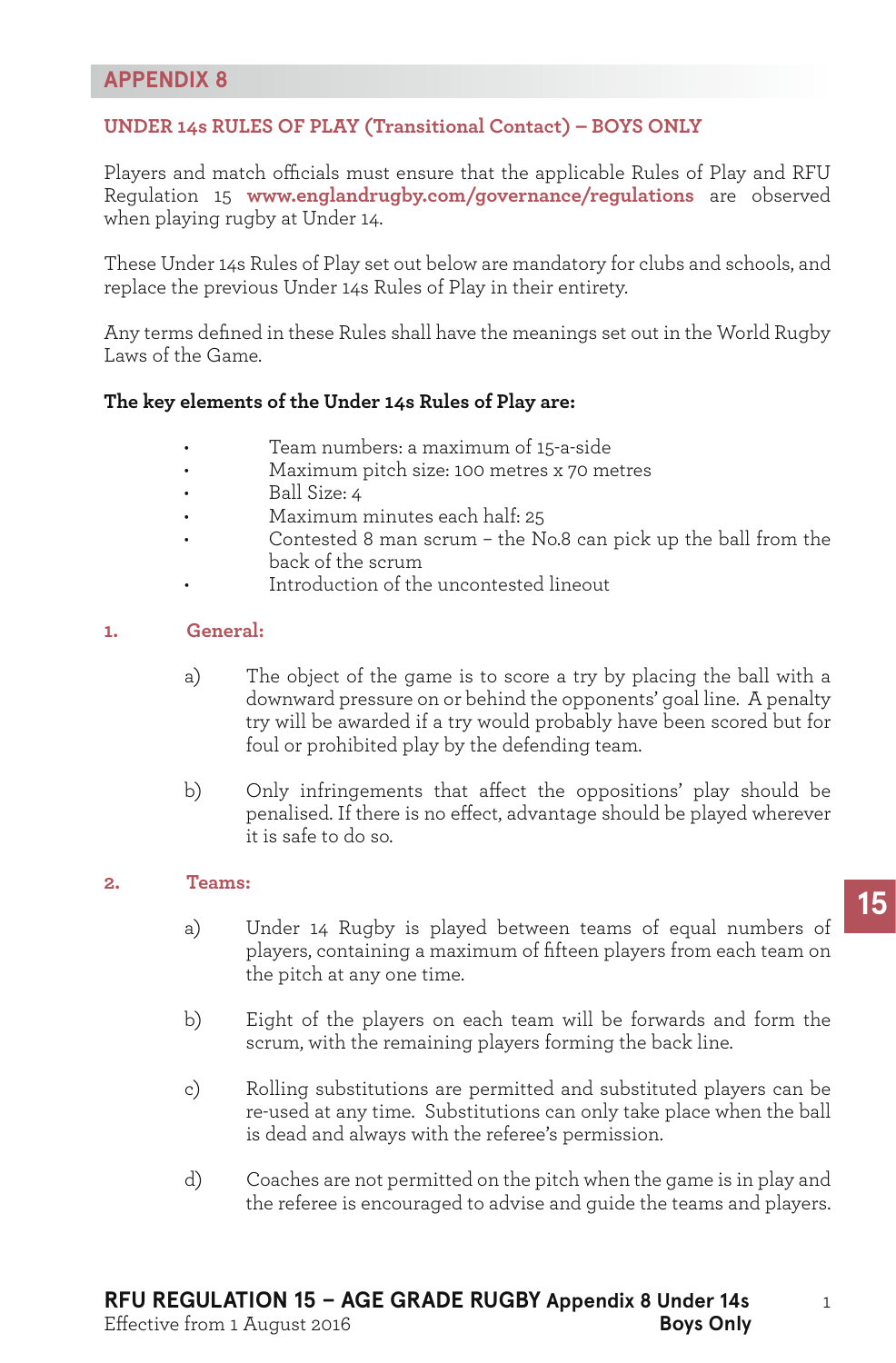## **3. Pitch Size:**

- a) The maximum pitch size is 100 metres by 70 metres, plus 5 metres for each in-goal area, representing a full size pitch
- b) The referee and coaches may agree to reduce the pitch sizes provided that they agree it is safe to do so.
- c) Adjacent pitches should be no closer than 5 metres.

# **4. Starts and Restarts:**

- a) A drop kick from the centre of the half way line will be used to start each half of the match, and for all restarts after a score. After a score, the opponents of the team who scored will kick to the opposing team.
- b) The kicker's team must be behind the ball until it has been kicked and the non-kicking team must be at least 10 metres back from the half way line.
- c) If the ball does not travel 10 metres but is first played by an opponent, play continues.
- d) If the ball does not travel 10 metres or is played by the kicking team before reaching 10 metres or is kicked directly into touch, the nonkicking team will have the choice of;
	- i. A throw in to a scrum at the centre of the half way line.
	- ii. The kick to be re-taken.
	- iii. A throw in from touch.
	- iv. Accept the kick.
- e) Where players of the kicking team are in front of the ball at the kickoff the non-kicking team shall have a throw in to a scrum on the half way line.
- f) If from the kick-off the ball is kicked into the in-goal, without having touched or been touched by a player and is then immediately touched down or made dead, or the ball goes into touch in goal, the non-kicking team has the choice of:
	- i. A throw in to a scrum by the non-kicking team at the centre of the half way line.
	- ii. The kick to be re-taken.

# **5. Free kick:**

a) Following the below offences a free kick will be awarded to the nonoffending team: 

#### **RFU REGULATION 15 – AGE GRADE RUGBY Appendix 8 Under 14s** Effective from 1 August 2016 **Boys Only**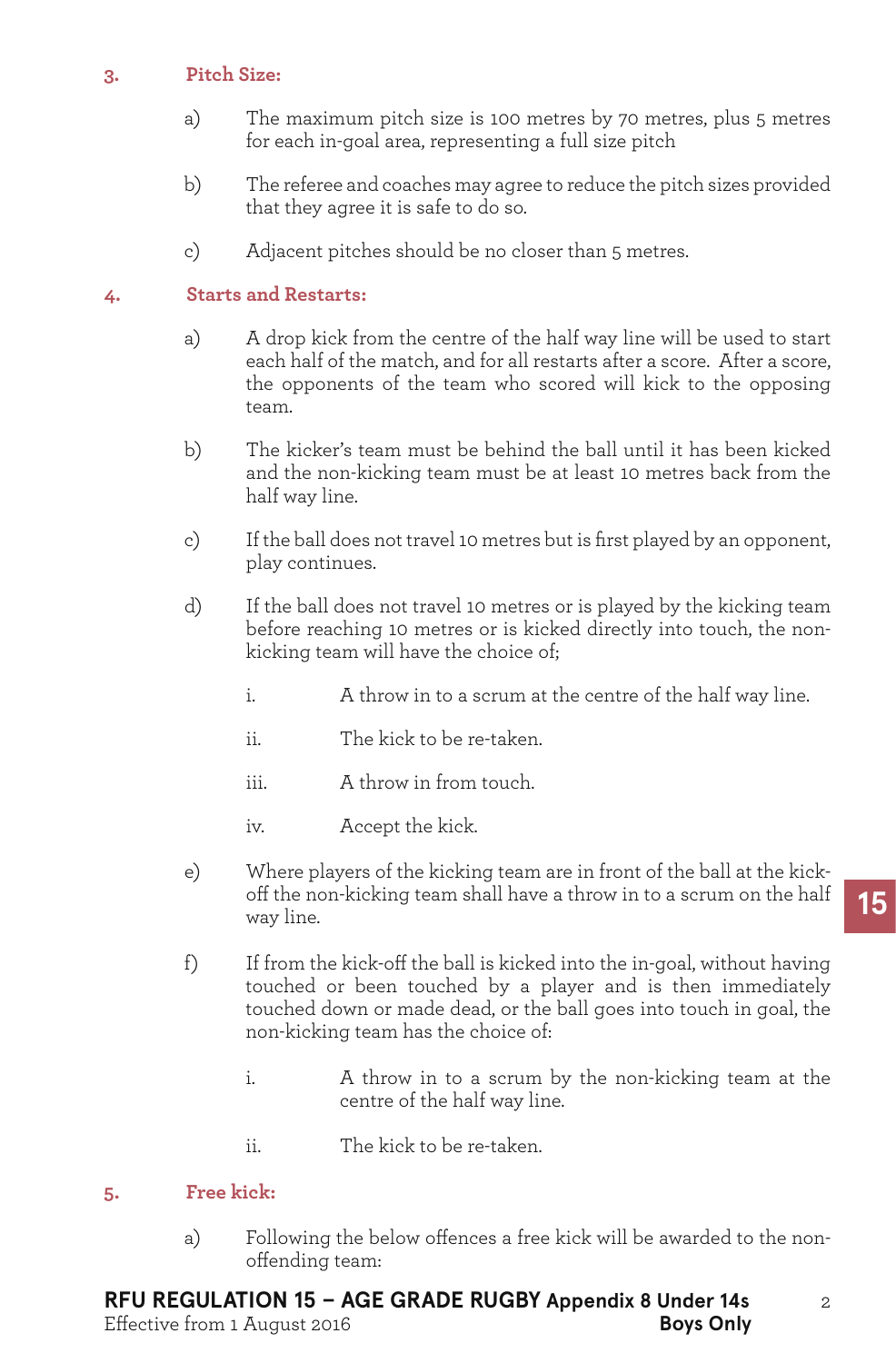- i. In the event that a ball carrier uses the 'squeezeball' technique.
- ii If a player voluntarily falls on or over a player lying on the ground with the ball in their possession or voluntarily fall on or over players lying on the ground with the ball between them, or near them.
- b) A free kick is a kick from hand. This can either be a tap by the player to themself, or a kick to gain ground. The opponents must be 10 metres back, towards their own goal line and cannot start moving until the ball has been played.

## **6. Penalties:**

- a) Following the below offences, a penalty will be awarded to the nonoffending team:
	- i. Foul play.
	- ii. Offside.
	- iii. When a tackler makes contact above the armpits.
	- iv. When a player prevents an opponent from passing the ball immediately after a tackle.
- b) When opponents are within 10 metres of the mark when a penalty kick is taken.

## **7. Passing:**

 The ball may only be passed sideways or backwards. If the ball is handed to another player who is in front of the ball carrier or passed or knocked forwards towards the opponents' dead ball line then a scrum is awarded to the non-offending team, unless advantage occurs to the non-offending team. In order to keep the game flowing, referees should play advantage wherever it is safe to do so.

## **8. The Tackle, Maul and Ruck:**

- a) A "Tackle" occurs when the ball carrier is held by one or more opponents and is brought to ground. A ball carrier who is not held is not a tackled player and a tackle has not taken place. Opposition players who hold the ball carrier and bring that player to ground, and who also go to ground, are known as tacklers. Opposition players who hold the ball carrier and do not go to ground are not tacklers. The tackle must include the use of arms. Where the ball carrier is taken to ground, the referee will call "Tackle-Release".
- b) A "maul" begins when a player carrying the ball is held by one or more opponents and one of the ball carrier's team mates bind on the ball carrier. A maul therefore consists, when it begins, of at least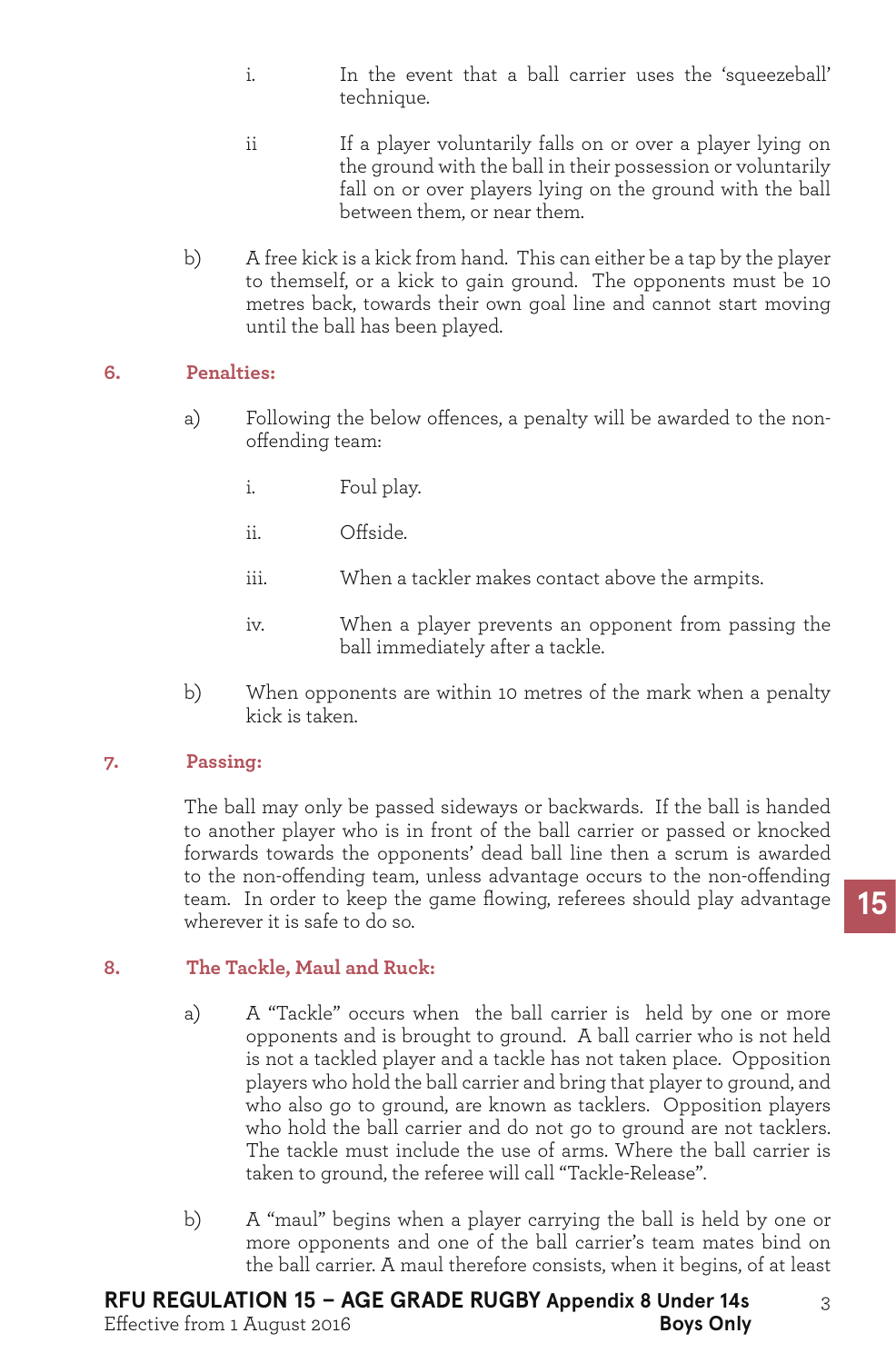three players, all on their feet; the ball carrier and one player from each team. All the players involved must be caught in or bound to the maul and must be on their feet and moving towards a goal line. Open play has ended.

- c) A "ruck" is a phase of play where one or more players from each team, who are on their feet, in physical contact, close around the ball on the ground. Open play has ended. Players are rucking when they are in a ruck and using their feet to try to win or keep possession of the ball, without being guilty of foul play.
- d) Only the ball carrier can be tackled.
- e) The tackler must grasp the ball carrier below the armpits, on the shirt, shorts or around the legs.
- f) When the ball carrier grounds the ball on or over the opponents' goal line, a try will be awarded.
- g) When the ball carrier is held in contact and remains on their feet they may continue to progress forward. Once forward momentum has been stopped, the ball must be played away from the contact area.
- h) When the ball carrier is not taken to ground, the tackler may contest the ball by grabbing it.
- i) When the ball carrier is taken to ground, the tackler must immediately release the ball carrier and must get to their feet as soon as possible before they are permitted to contest the ball or block the pass.
- j) If the ball carrier is taken to ground and the referee calls "Tackle-Release", the ball carrier must pass the ball immediately, roll away or place the ball towards their own team.
- $k$ ) When a maul is formed and forward momentum is lost the ball must be made available within 5 seconds. The referee should call "Use it" and the ball should be moved away from the contact area. If neither team can pass the ball away, a scrum should be awarded to the team not in possession when the maul began.
- l) When the tackle is made and the ball carrier is on the ground, supporting players may:
	- i. rip the ball from the ball carrier; or
	- ii. bick up the ball and run or pass away from the contact area; or
	- iii. iii. if a ruck is not formed, pick up the ball and run; or
	- iv. join to form a ruck but must do so from their own side (i.e. from the direction of their own goal line) and drive over the ball, in an attempt to take their immediate opponents away from the ball.

# **RFU REGULATION 15 – AGE GRADE RUGBY Appendix 8 Under 14s**

Effective from 1 August 2016 **Boys Only**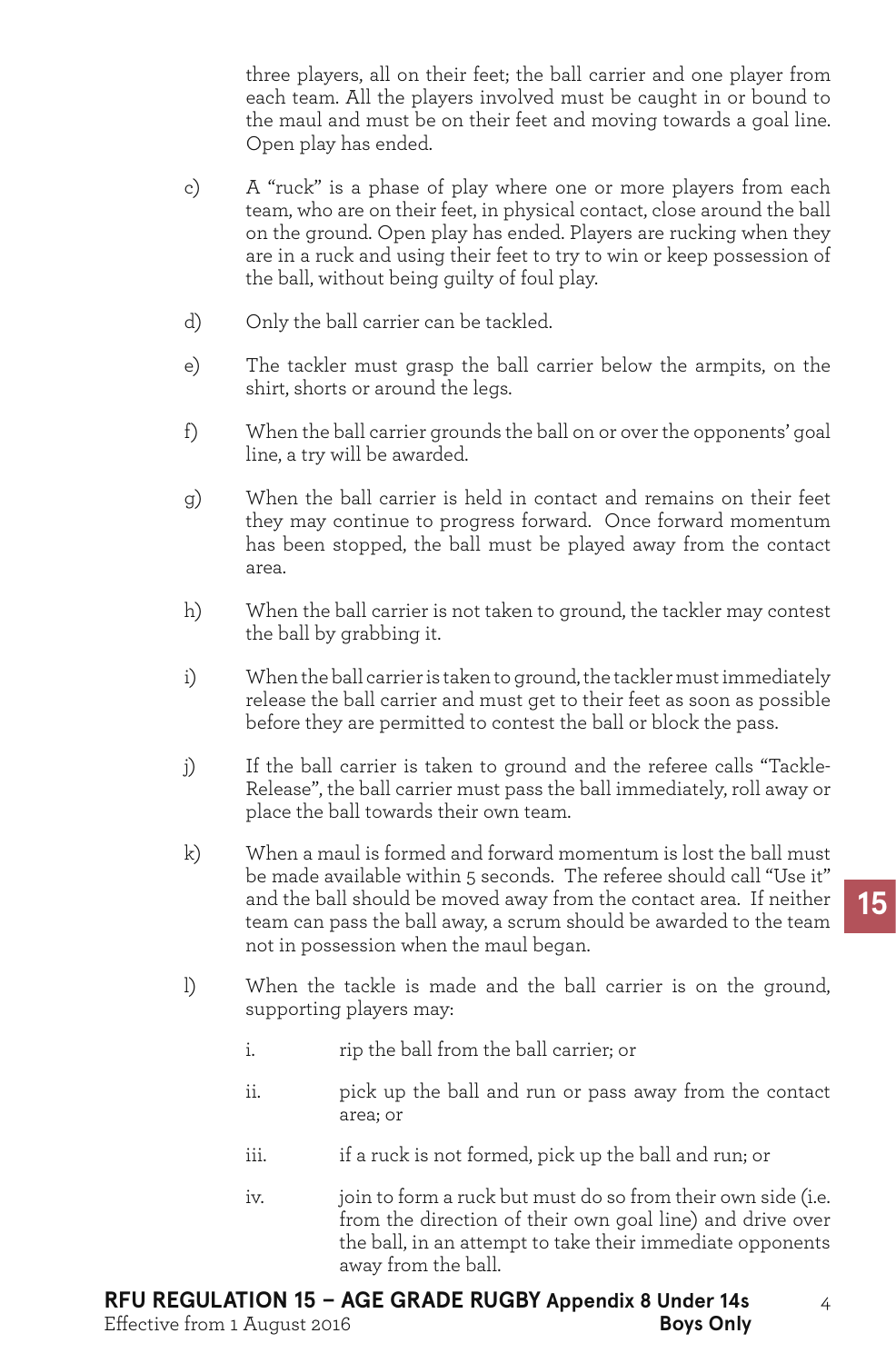- m) If l)iv. above has taken place, the next arriving player can pass the ball to another player or run with it.
- n) When the ball has been clearly won by a team at a ruck and the ball is available to be played the referee will call "Use it" after which the ball must be played within 5 seconds. If the ball is not played within 5 seconds the referee will award a scrum and the team not in possession of the ball at the ruck is awarded the throw-in.
- o) Support players must not stand either side and in close proximity to the ball carrier to prevent defenders from making the next tackle.

## **9. Kicking:**

- a) Kicking the ball when it is on the ground is allowed (known as a "flyhack").
- b) Drop goals are permitted.
- c) If the ball is kicked from outside of the 22 metre line directly into touch, a free pass is awarded to the opposing team who last touched the ball in line with where the ball was kicked and 10 metres in from the touchline unless they elect to take a quick throw in in compliance with  $9(d)$ .
- d) Where the kick goes into touch the non-kicking team has the option to take a quick throw in preference to the lineout unless it has been touched by a spectator (including coaches/replacements). It must be the same ball that was kicked into touch. For a quick throw-in, the player may be anywhere outside the field of play between the line of touch and the player's goal line. If the ball is brought back into the field of play, or players from the kicking team are in close proximity before the throw can be taken the referee should award a free-kick in accordance with the rules above.
- e) After a try is scored, the scorers attempt to score a goal by taking a kick at goal; this also applies to a penalty try. This kick is a conversion kick: a conversion kick can be a place kick or a drop kick in line where the try was scored. If a penalty try has been awarded, the kick is taken directly between the posts.

# **10. Actions Inside the 22 Metre Line (the "22"):**

- a) If the ball is kicked from within the 22 by the defending team and goes directly into touch, a lineout will be awarded to the non-kicking team 10 metres in from where the ball crossed the touchline unless it has been passed back into the "22" and there has been no subsequent ruck, maul, or the ball had touched an opposition player, in which case a restart will be from where the ball was kicked. Alternatively, the opposing team may elect to take a quick throw-in in compliance with 9(d).
- b) A drop out "22" will be awarded: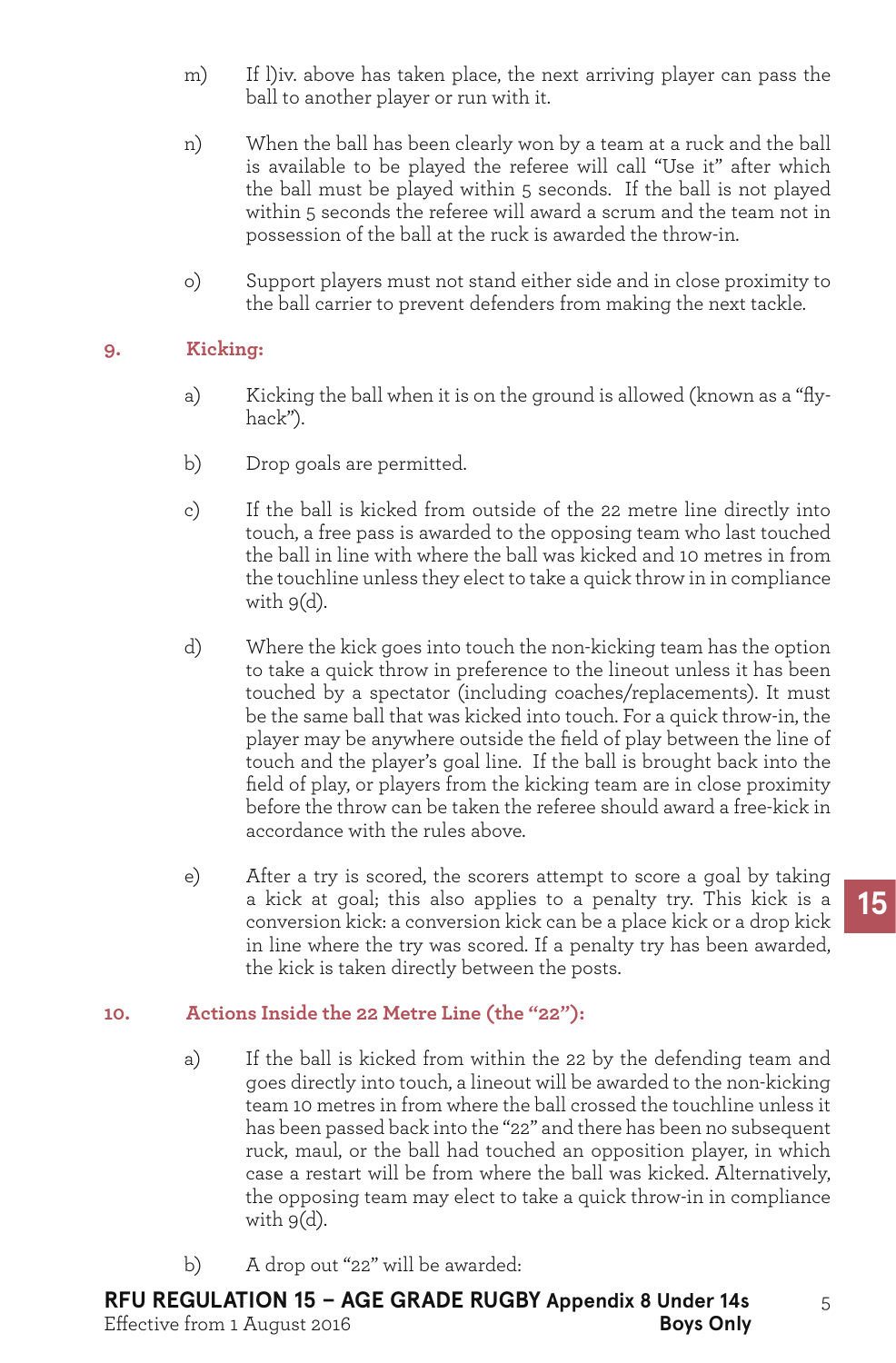- i. when the ball is kicked into in-goal by the attacking team and grounded by a defender; or
- ii. when the ball is kicked, sent or carried into in-goal by the attacking team and the ball touches or crosses the in-goal touchline or dead ball line.

## **11. Ball to Ground:**

- a) Players must play rugby on their feet, with the ball in hand.
- b) If the ball goes to ground, players should be encouraged to pick it up. If they dive to recover the ball they must either get up with the ball, pass the ball or release it immediately and be allowed to do so by the opposition.
- c) If the ball is lost forward, a scrum is awarded to the non-offending team unless advantage occurs.
- d) If the ball is passed other than forward and goes to ground, play will continue and either team may pick up the ball. If the ball rolls into touch, a lineout will be awarded level with where it crossed the line to an opponent of the player who last played or touched the ball before it went into touch.

## **12. Scrums:**

- a) A scrum will be awarded for:
	- i. a forward pass; or
	- ii. a knock on; or
	- iii. where the ball does not emerge from a maul or ruck; or
	- iv. when the ball becomes unplayable.
- b) The scrum will consist of eight confident and competent players from each team, i.e. a prop on either side of the hooker forming the front row, two locks forming the second row, and three players forming the back row.
- c) The referee will call "Crouch" and then "Bind". The front rows crouch and using their outside arm each prop must bind onto the body or side of their opponent and the second rows crouch and bind onto the prop in front of them.
- d) Following a pause, the referee calls "Set" only when the front rows are ready. The front rows may then engage.
- e) If a team cannot field such suitably willing and trained players because: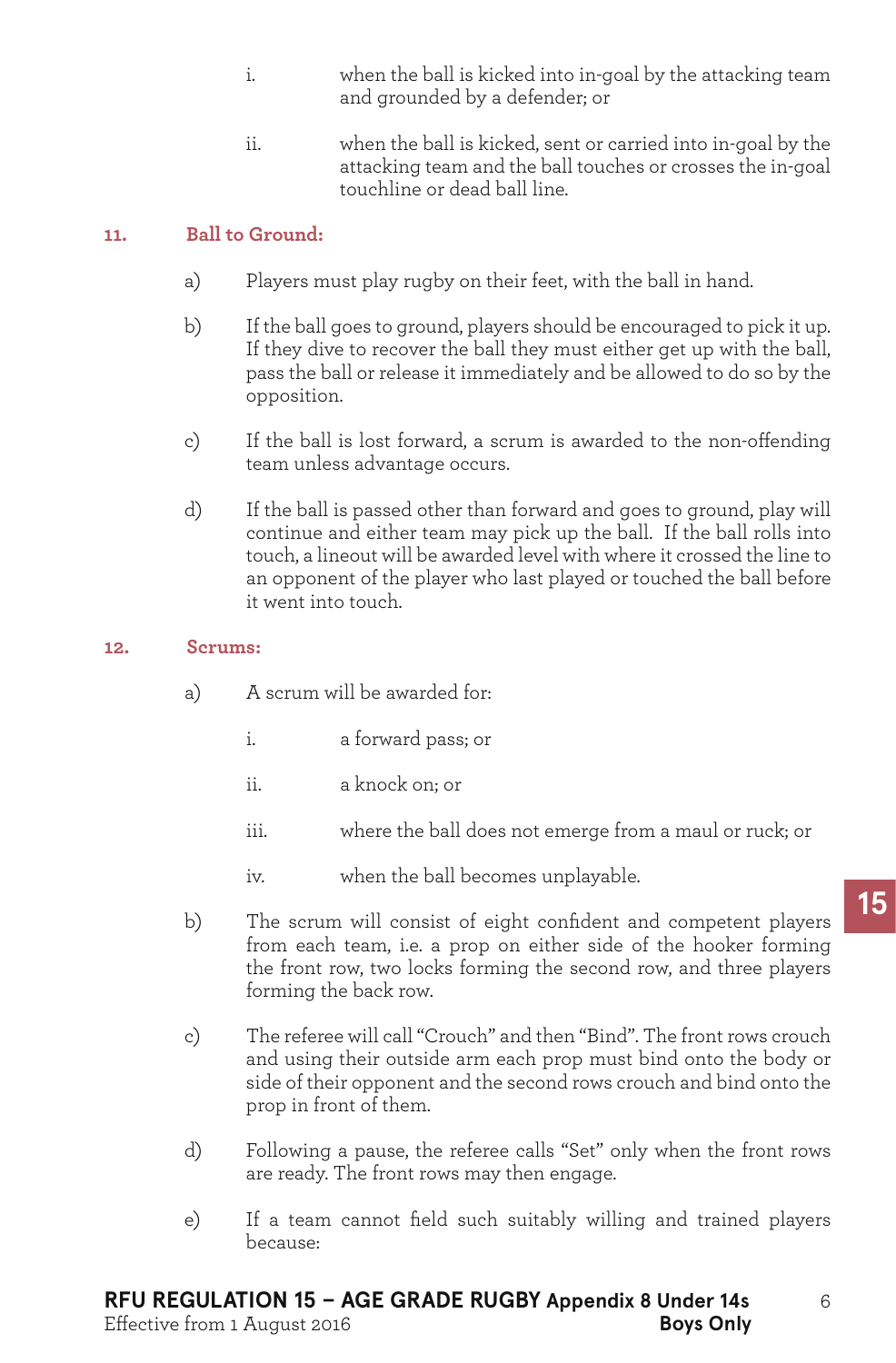- i. they are not available; or
- ii. a player in one of those eight positions is injured or has been sent off for Foul Play and no suitably trained replacement is available then the referee must order uncontested scrums.
- g) Front rows must not charge at each other. If they start to set too close together and with their necks and backs bent, the scrum must be stopped and the scrum reformed. Props' body positions must be parallel to the touchline, their head and shoulders must be no lower than the hips and there must be no downward pressure exerted. Shoulders must always be above the level of the hips.

*Note: Referees and coaches MUST be aware of the following: If the scrum collapses, the whistle must immediately be blown and the appropriate sanction awarded or the scrum reset. If a player is persistently involved in collapsing or illegal binding, they must not take any further part in the scrum or if a player's lack of technique or strength is a danger then they must be replaced. All players, including replacements, should be suitably trained and experienced.*

- h) The scrum half can pass the ball or run from the base of the scrum
- i) The back line of both teams must remain 5 metres behind the scrum until the ball emerges or the opposing scrum half lifts the ball from the ground.
- j) The non ball winning scrum half may start directly alongside their opponent. However, they must not move beyond the middle line of the scrum until the ball has emerged from the scrum.
- $\mathbf{k}$ ) If a scrum is awarded within 5 metres of the goal line, the scrum is to be taken at a mark such that the middle line of the scrum is 5 metres from the goal line. In this case, the backs of the defending team must stay on or behind the goal line until the scrum is completed.

*Note to referees: Referees should pay particular attention to ensure that the scrum half throwing the ball into the scrum is not "feeding" their own players: the scrum half must hold the ball with both hands, with its major axis parallel to the ground/the touchline, midway between his knees and ankles. The scrum half must release the ball from outside the tunnel so that it lands midway between the two front rows and beyond the width of the nearer props' shoulders.*

l) The No. 8 is permitted to pick up the ball from the back of the scrum.

## **13. Offside:**

a) In general play, anyone who is in front of a team mate who has played the ball is liable to sanction unless they return to an onside position (i.e. behind the team mate who played the ball).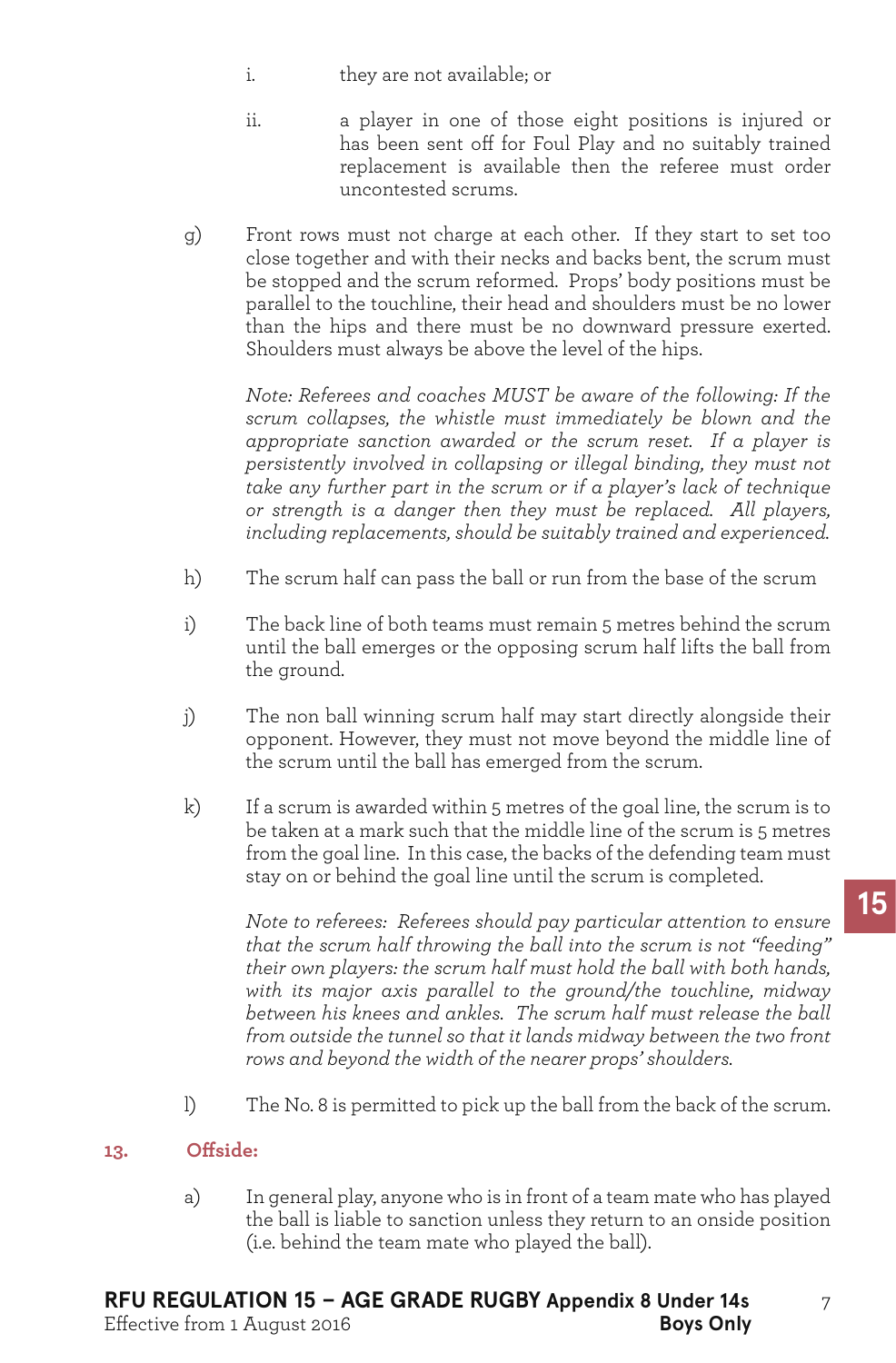- b) At the tackle, offside occurs at the time of the tackle where the offside line is the hindmost part of the tackled player and tackler. All the other players from the defending team must retire towards their own goal line until they are behind the hindmost part of the tackled player and tackler.
- c) At the maul, the offside lines are at the hindmost foot of the hindmost player in the maul.
- d) At the ruck, the offside lines are at the hindmost foot of the hindmost player in the ruck.
- e) At the scrum, a player is offside if they are less than 5 metres from the scrum before the ball is out of the scrum, unless the player is the scrum half or participating in the scrum.
- f) At the lineout, a player is offside if they are less than 10 metres from the lineout before the lineout is over, unless the player is the receiver or hooker.
- g) When kicking, a player is offside if they are not behind the ball when it is kicked or within 10 metres of an opponent waiting to play the ball (or the place where the ball will land).

## **14. Infringements:**

- a) The tackler can only make contact with the ball carrier below the armpits.
- b) No player shall use the technique known or referred to as "Squeezeball" and no person involved in the teaching or coaching of rugby may teach or coach to encourage the use of the "Squeezeball" technique.

*Note: "Squeezeball" is a technique where the ball carrier goes to ground, head forward (touching or close to the ground), irrespective of immediate contact with opponents, usually keeping parallel to the touchline, holding and protecting the ball close to the chest and, when on the ground, pushing the ball back between the legs.*

- c) No player shall voluntarily fall on or over a playerlying on the ground with the ball in their possession or voluntarily fall on or over players lying on the ground with the ball between them, or near them.
- d) Foul play

*Note to referee: No advantage shall be played:*

*A player is assumed to have fallen voluntarily unless the referee is absolutely certain the fall was accidental.*

*In the very rare instances when the fall is accidental, play must be stopped and a scrum awarded to the team previously in possession.*